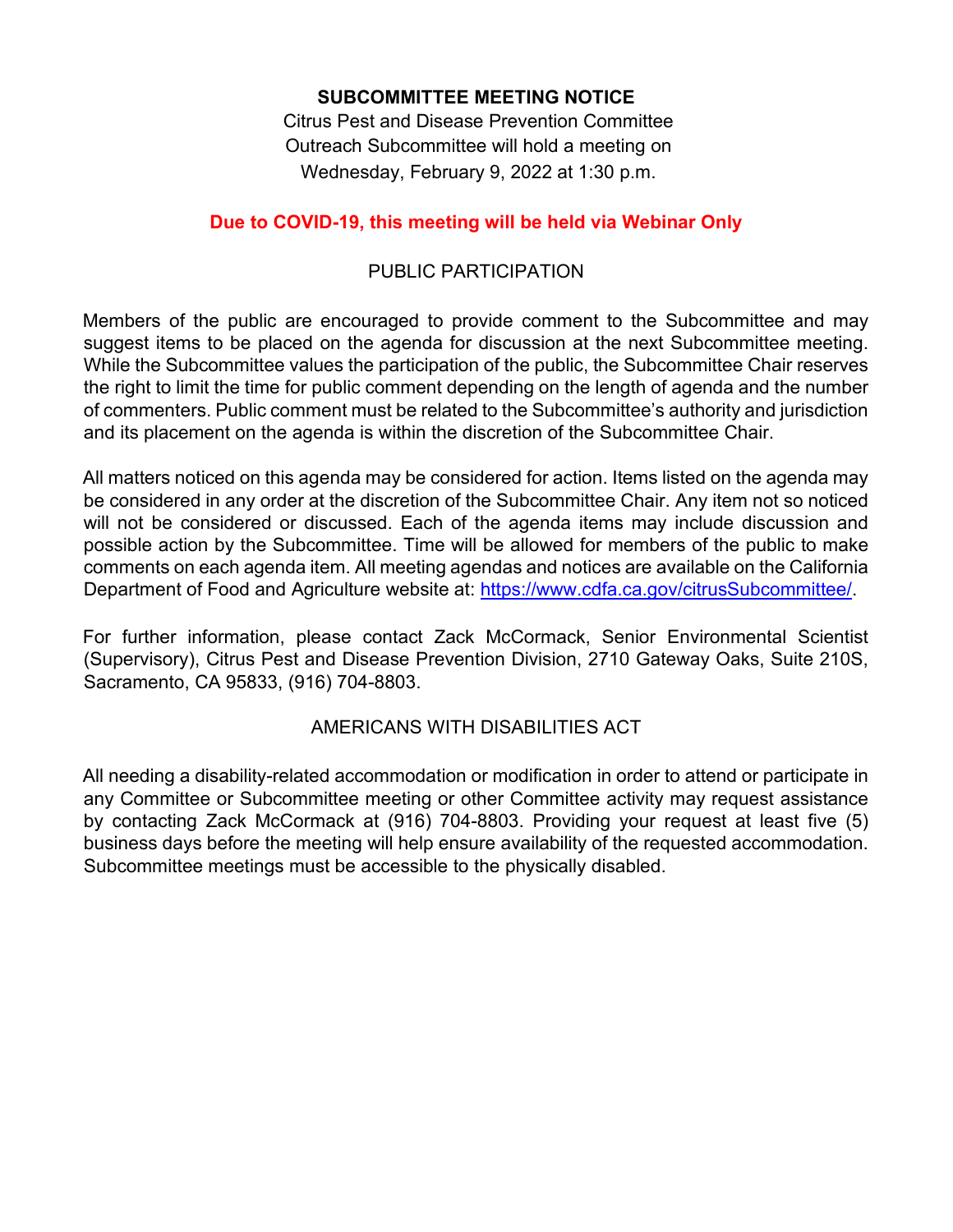## **Citrus Pest and Disease Prevention Committee Outreach Subcommittee Meeting February 9, 2022 1:30 p.m.**

## **Due to COVID-19, this meeting will be held via Webinar Only**

- This Meeting is Open to the General Public –

Please Reserve your Space on the Webinar: <https://attendee.gotowebinar.com/register/4490910576449189133>

> To log in anonymously please use guest and an anonymous email account or call in anonymously at: Toll Free Number: 1-877-568-4108 Participant Code: 779-979-604 Attendee will be in listen only mode

# **AGENDA**

| 1. Call to Order, Roll Call and Introductions                                                                                    | Mark McBroom                                                                   |
|----------------------------------------------------------------------------------------------------------------------------------|--------------------------------------------------------------------------------|
| 2. Outreach Budget Review                                                                                                        | <b>Zack McCormack</b>                                                          |
| 3. Update on Strategic Priority 5 – Outreach & Collaboration<br>a. CPDPP Outreach Update<br>i. CPDPP Logo Refresh                | <b>NST</b>                                                                     |
| ii. Overview of Current and Upcoming Activities<br>1. Homeowner Outreach<br>2. Industry Outreach<br>3. Elected Official Outreach |                                                                                |
| b. UC Outreach Update<br>c. CCM Outreach Update<br>d. CRB Outreach Update<br>e. Grower Liaison Updates                           | TBD<br>California Citrus Mutual<br>Marcy Martin<br>Grower Liaisons/Sara Khalid |
| 4. Open Discussion & Brainstorming                                                                                               | Victoria Hornbaker                                                             |
| 5. Other Items and Adjournment                                                                                                   | Mark McBroom                                                                   |